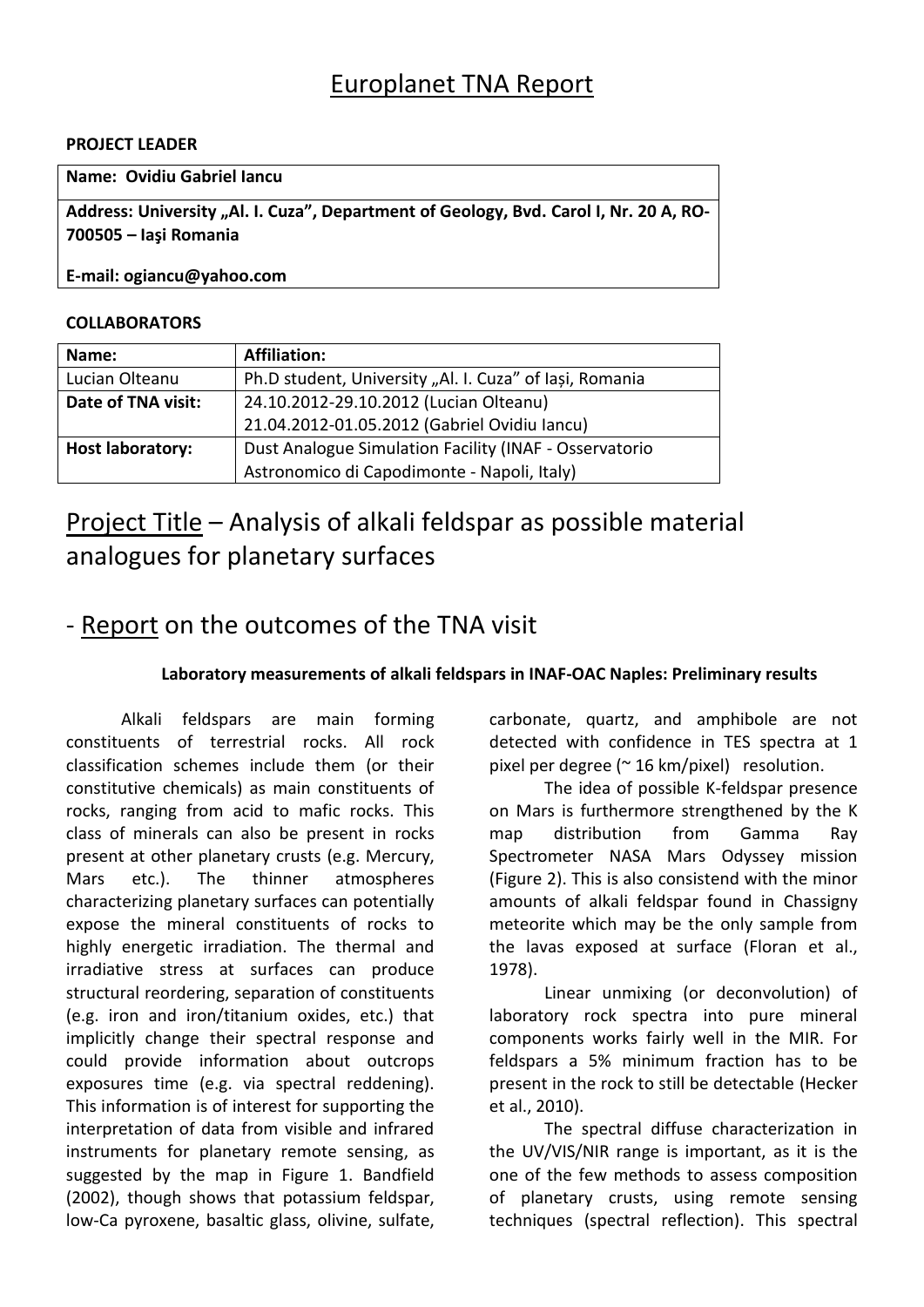range was covered using combined measurements from a Bruker Equinox 55 FTIR spectrometer (for the 1-25 μm range). A Harrick Praying Mantis diffuse reflectance accessory was used to obtain the spectra. The measurements are intended to support as completion for spectral libraries that serve for

the characterization of planetary surfaces in the solar reflection range (UV/VIS/NIR) and emission using Kirchhoff law (for the TIR).

Five samples of alkali feldspar were chosen for the analysis:



**Figure 1.** TES MGS K-feldspar global distribution for Mars, using fundamental bands related to K feldspars [\(Bandfield, 2002\)](#page-2-0)

i) **anorthoclase** - (Na,K)AlSi<sub>3</sub>O<sub>8</sub> - from Larvik, Norway<sup>1</sup>,

ii) **amazonite** - KAlSi<sub>3</sub>O<sub>8</sub> (triclinic) - from Lake George, Park County, USA $^1$ ,

iii) **sanidine** - KAlSi<sub>3</sub>O<sub>8</sub> (monoclinic) - from Cretaceous trachites and trachy-latites (Keban Magmatics), Keban, Elazig, Eastern Taurid region, Turkey<sup>2</sup>,

iv) **orthoclase** - KAlSi<sub>3</sub>O<sub>8</sub> (Monoclinic) from Saint Guirec, France (main mineral of the Pink Granite Coast)<sup>2</sup> and

v) **albite** (cleavelandite) - NaAlSi<sub>3</sub>O<sub>8</sub> from White Queen Mine, Pala, California, USA $^1$ .

 $\overline{a}$ 

**Sample preparation for IR characterisation:** The samples were crushed in an agate mortar and grain classes were obtained using 500, 200, 100, 50, and 25 µm sieves. Each resulting grain class was further treated separately using a non-polar liquid (ethanol) in an ultrasound bath, in order to remove the smaller grains electrostatically bounded at the surface of larger grains.

The grain samples thus prepared were measured using a Harrick diffuse reflectance accessory against a KBr standard. The overall results of the K-feldspars spectra show a similar general trend for all the samples analyzed in the NIR. The spectra present mostly a flat response with no particular absorption band related directly to feldspar composition. The samples do

 $<sup>1</sup>$  Ward's Natural Sciences</sup>

<sup>&</sup>lt;sup>2</sup> Sample from our personal collection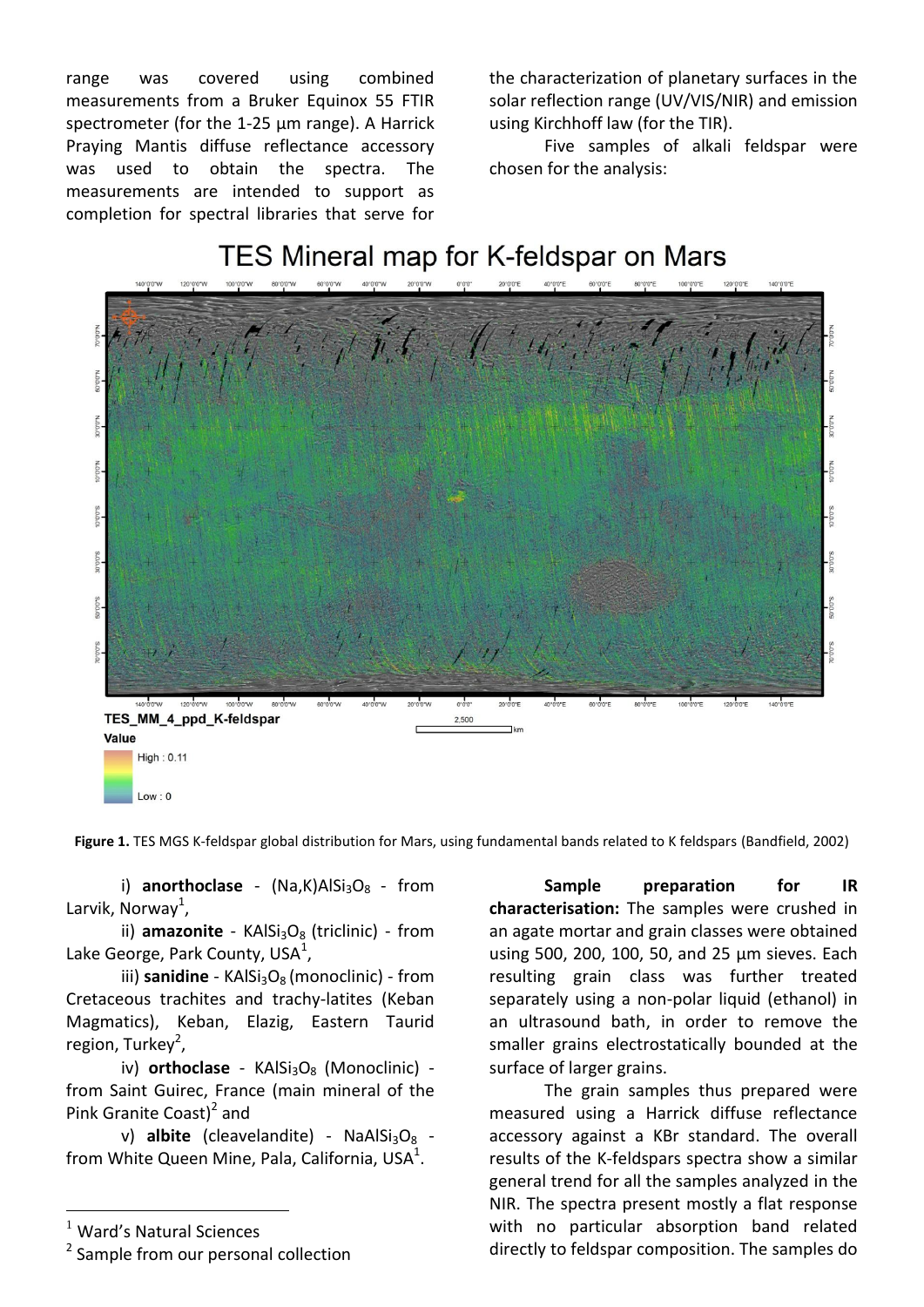not show any bands related to Fe presence as a substitute for (Si, Al) [\(Adams and Goullaud,](#page-2-1)  [1978\)](#page-2-1). The Spectra on the other hand present clear evidences of clay presence as alteration

products of low temperature water interaction which will require careful analysis for the range of fundamental bands region (TIR) (Figure 3).



**Figure 2.** Potassium distribution on Mars (likely connected to alkali feldspars) [\(Boynton et al., 2007\)](#page-2-2)



that together with M-OH bands in the 2.2 µm region point to the presence of clay alterations (low to medium temperature). The region of 3 µm points to large amounts of water in the sample, also pointing to water interaction.

### **References**

- <span id="page-2-1"></span>Adams, J. B., and Goullaud, L. H., 1978, Plagioclase feldspars: Visible and near infrared diffuse reflectance spectra as applied to remote sensing: Proc. Lunar Planet. Sci. Conf, p. 2901-2909.
- <span id="page-2-0"></span>Bandfield, J. L., 2002, Global mineral distributions on Mars: Journal of Geophysical Research-Planets, v. 107, no. E6.
- <span id="page-2-2"></span>Boynton, W. V., Taylor, G. J., Evans, L. G., Reedy, R. C., Starr, R., Janes, D. M., Kerry, K. E., Drake, D. M., Kim, K. J., Williams, R. M. S., Crombie, M. K., Dohm, J. M., Baker, V., Metzger, A. E., Karunatillake, S., Keller, J. M., Newsom, H. E., Arnold, J. R., Brückner, J., Englert, P. A. J.,